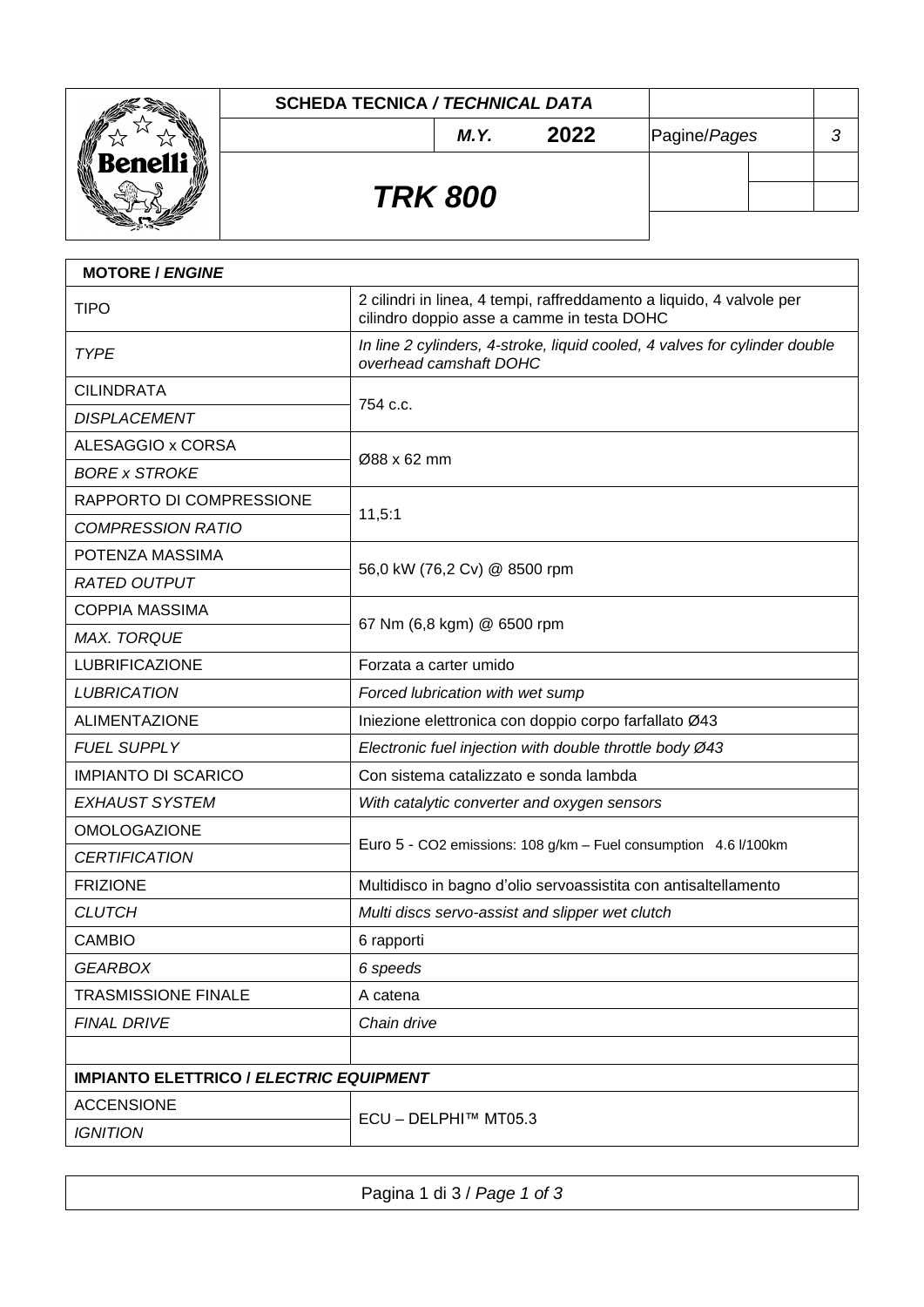|                          | <b>SCHEDA TECNICA / TECHNICAL DATA</b> |                |      |              |   |
|--------------------------|----------------------------------------|----------------|------|--------------|---|
| M                        |                                        | M.Y.           | 2022 | Pagine/Pages | 3 |
| <b>Benelli</b><br>潎<br>₩ |                                        |                |      |              |   |
|                          |                                        | <b>TRK 800</b> |      |              |   |
|                          |                                        |                |      |              |   |

| <b>CANDELA</b>                                        |                                                                                                                     |  |
|-------------------------------------------------------|---------------------------------------------------------------------------------------------------------------------|--|
| <b>SPARK PLUG</b>                                     | NGK™ CR8E                                                                                                           |  |
| <b>AVVIAMENTO - STARTING</b>                          | ELETTRICO - ELECTRIC                                                                                                |  |
|                                                       |                                                                                                                     |  |
| <b>CICLISTICA / CHASSIS</b>                           |                                                                                                                     |  |
| <b>TELAIO - FRAME</b>                                 | Traliccio in tubi con piastre in acciaio - Trestle steel tubes with plates                                          |  |
| SOSPENSIONE ANTERIORE                                 | Forcella Upside – down con steli ø 50mm regolabile in estensione,<br>compressione e precarico molla                 |  |
| <b>FRONT SUSPENSION</b>                               | Upside-down forks Ø 50mm with adjustable hydraulic brake rebound,<br>compression and spring preload                 |  |
| <b>ESCURSIONE SOSPENSIONE</b><br><b>ANTERIORE</b>     | 170 mm                                                                                                              |  |
| <b>FRONT SUSPENSION STROKE</b>                        |                                                                                                                     |  |
| SOSPENSIONE POSTERIORE                                | Forcellone alluminio oscillante con mono centrale regolabile nel<br>precarico molla e freno idraulico in estensione |  |
| <b>REAR SUSPENSION</b>                                | Aluminum rear swing arm with central shock absorber spring preload<br>and hydraulic rebound brake adjustable        |  |
| <b>ESCURSIONE AMMORTIZZATORE</b><br><b>POSTERIORE</b> | 53 mm - (171mm escursione ruota post. - 171mm rear wheel travel)                                                    |  |
| <b>REAR SHOCK ABSORBER STROKE</b>                     |                                                                                                                     |  |
| <b>FRENO ANTERIORE</b>                                | Doppio disco semi-flottante ø320mm, pinza monoblocco radiale 4<br>pistoncini e ABS                                  |  |
| <b>FRONT BRAKE</b>                                    | Twin semi-floating disk ø 320 mm, mono block radial calliper 4 pistons<br>and ABS                                   |  |
| <b>FRENO POSTERIORE</b>                               | Disco singolo ø260 mm, pinza doppio pistoncino e ABS                                                                |  |
| <b>REAR BRAKE</b>                                     | Single disc ø260 mm with double piston and ABS                                                                      |  |
| <b>TIPO CERCHIO ANTERIORE</b>                         | A raggi tubeless con cerchio e mozzo In lega di alluminio                                                           |  |
| <b>FRONT RIM TYPE</b>                                 | Spoked wheel tubeless type with rim and hub in Aluminum alloy                                                       |  |
| <b>DIMENSIONI CERCHIO ANTERIORE</b>                   |                                                                                                                     |  |
| <b>FRONT RIM DIMENSIONS</b>                           | 19" x MT3.00" DOT-D                                                                                                 |  |
| TIPO CERCHIO POSTERIORE                               | A raggi tubeless con cerchio e mozzo In lega di alluminio                                                           |  |
| <b>REAR RIM TYPE</b>                                  | Spoked wheel tubeless type with rim and hub in Aluminum alloy                                                       |  |
| <b>DIMENSIONI CERCHIO</b><br><b>POSTERIORE</b>        | 17" x MT4.25" DOT - D                                                                                               |  |
| <b>REAR RIM DIMENSIONS</b>                            |                                                                                                                     |  |